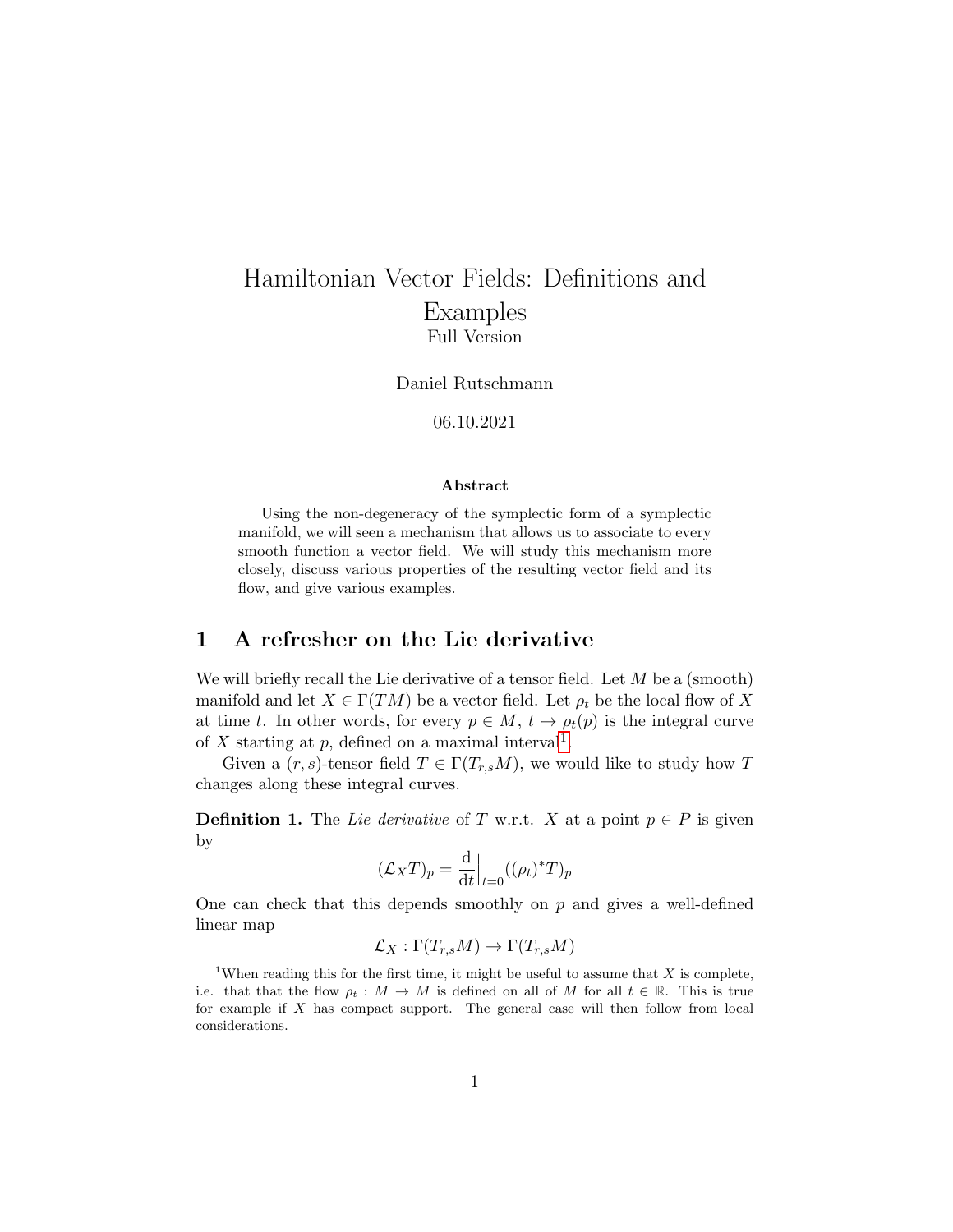**Proposition 2** (Properties). The Lie derivative has the following properties

- 1. If  $f \in C^{\infty}(M)$ , then  $\mathcal{L}_X f = X(f)$ .
- 2. If  $S \in \Gamma(T_{r,s}M)$  and  $T \in \Gamma(T_{r',s'}M)$  are two tensor fields, then

$$
\mathcal{L}_X(S\otimes T)=\mathcal{L}_X(S)\otimes T+S\otimes \mathcal{L}_X(T)
$$

3.  $\mathcal{L}_X$  commutes with contractions. More precisely, if  $C_{i,j} : \Gamma(T_{r,s}M) \to$  $\Gamma(T_{r-1,s-1}M)$  with  $1 \leq i \leq r$  and  $1 \leq j \leq s$  is a contraction and  $T \in \Gamma(T_{r,s}M)$  a  $(r, s)$ -tensor field, then

$$
\mathcal{L}_X(C_{i,j}(T)) = C_{i,j}(\mathcal{L}_X(T))
$$

4. Formula for vector fields: If  $X, Y \in \Gamma(TM)$  and  $f \in C^{\infty}(M)$  then

$$
(\mathcal{L}_X Y)(f) = [X, Y](f) = X(Y(f)) - Y(X(f))
$$

The Lie derivative on tensor fields induces a Lie derivative on differential forms

$$
\mathcal{L}_X : \Omega^k(M) \to \Omega^k(M)
$$

which can be computed via Cartan's magic formula:

Theorem 3 (Cartan's Formula). We have

$$
\mathcal{L}_X \omega = \iota_X(\mathrm{d}\omega) + \mathrm{d}(\iota_X \omega)
$$

Lemma 4. The Lie derivative on differential form has the following properties

1. Commutativity with the exterior derivative

$$
\mathcal{L}_X(\mathrm{d}\omega)=\mathrm{d}(\mathcal{L}_X\omega)
$$

2. Let  $f \in C^{\infty}(M)$ , then

$$
\mathcal{L}_{fX}(\omega) = f\mathcal{L}_X(\omega) + df \wedge \iota_X \omega
$$

3. Product rule

$$
\mathcal{L}_X(\varphi \wedge \psi) = \mathcal{L}_X(\varphi) \wedge \psi + \varphi \wedge \mathcal{L}_X(\psi)
$$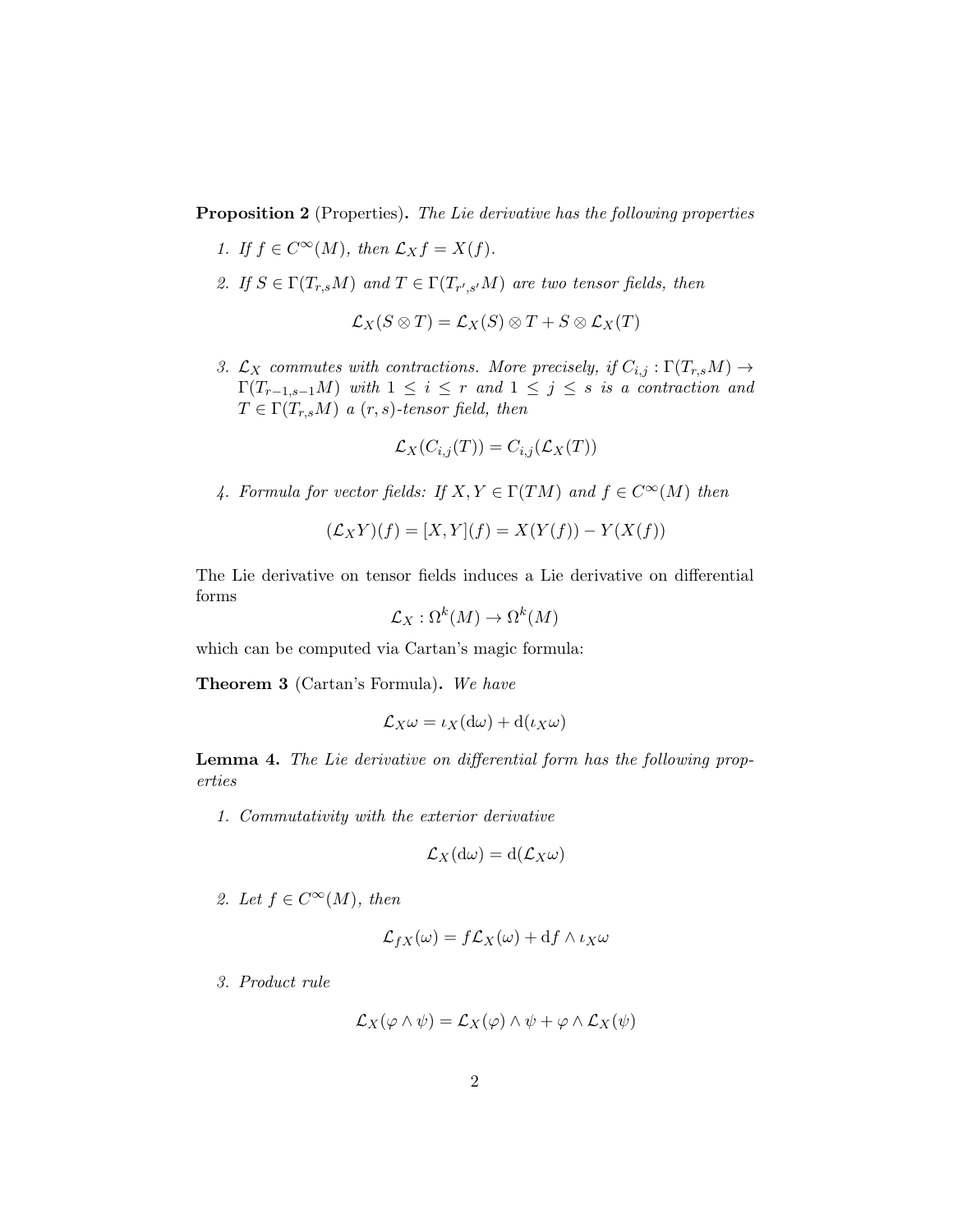#### 1.1 Future references

For a quick introduction, see pages 4-8 of the lecture notes by Erik van den Ban [\[vdB06\]](#page-10-0). For a detailed derivation and proofs, see Chapters 22 and 23 of W. J. Merry's lecture notes [\[Mer21\]](#page-10-1)

### 2 Hamiltonian Vector Fields

Let  $(M, \omega)$  be a symplectic manifold. As  $\omega$  is non-degenerate, the musical map at every  $p \in M$ ,

$$
\omega_p^{\flat} : TM_p \to T^*M_p
$$

is a linear isomorphism (see first talk today). One can check that this depends smoothly on p, so we get a bundle isomorphism  $\omega^{\flat}: TM \to T^*M$ . Let  $H \in C^{\infty}(M)$ , then  $dH \in \Gamma(T^*M)$ , so we can associate the following vector field to  $H$ :

$$
X_H := -(\omega^\flat)^{-1} \circ \mathrm{d} H
$$

This vector field then satisfies

$$
\iota_{X_H}\omega=\underbrace{\omega(X_H,.)}_{\omega^\flat\circ X_H}=-\,\mathrm{d} H
$$

This mechanism allows us to associate a vector field to every smooth function on a symplectic manifold. We will study these vector fields and their flows more closely.

**Definition 5.** Let X be a vector field on a symplectic manifold  $(M, \omega)$ . Then:

- X is symplectic if  $\iota_X \omega$  is closed.
- X is hamiltonian if  $\iota_X \omega$  is exact.

Clearly, every hamiltonian vector field is also symplectic. Conversely, if  $H^1_{\text{deRahn}}(M) = 0$ , then every symplectic vector field is hamiltonian. For example, this is true if we're working locally on a contractible open set (Pointcare's Lemma)[2](#page-2-0) .

Example. In general, not every symplectic vector field is hamiltonian. For example, on  $M = \mathbb{T}^2 = S^1 \times S^1$  with angular coordinates  $(\phi, \theta)$  and  $\omega =$  $d\phi \wedge d\theta$ , the vector fields  $\frac{\partial}{\partial \phi}$  and  $\frac{\partial}{\partial \theta}$  are symplectic but not hamiltonian.

<span id="page-2-0"></span><sup>&</sup>lt;sup>2</sup>In last week's introductory talk, it was mentioned that in symplectic geometry, the global "structure" is often richer than the local one; this is one small example of this.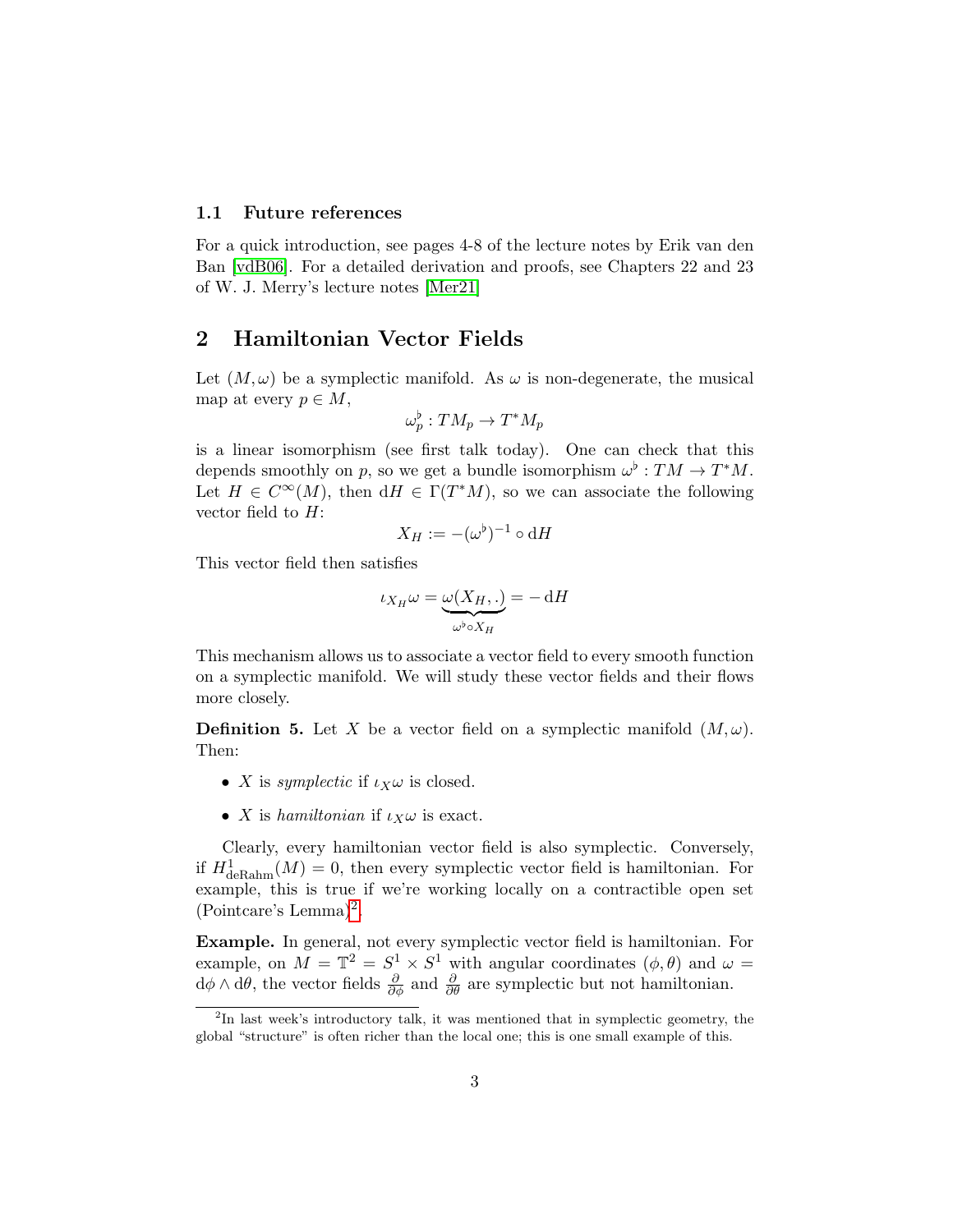The vector field  $X_H$  that we constructed above is clearly a hamiltonian vector field. We will now show that the corresponding flow preserves both  $\omega$  and H.

<span id="page-3-0"></span>**Lemma 6.** If X is symplectic vector field on a symplectic manifold  $(M, \omega)$ , then the flow  $\rho_t$  preserves  $\omega$  in the sense that

$$
\mathcal{L}_X\omega=0
$$

Proof. By Cartan's formula, we have

$$
\mathcal{L}_X \omega = \iota_X(\underbrace{\mathrm{d}\omega}_{=0}) + \underbrace{\mathrm{d}(\iota_X \omega)}_{=0}
$$

as X is symplectic and  $\omega$  is closed. (This explains why we required  $\omega$  to be closed in the definition of a symplectic manifold.)  $\Box$ 

If  $X$  is complete, then we can re-phrase this preservation in terms of pullbacks and flows.

**Definition 7.** Let  $(M, \omega)$  be a symplectic manifold. A symplectomorphism is a diffeomorphism  $\phi : M \to M$  that preserves  $\omega$ , meaning

$$
\phi^*\omega=\omega
$$

**Corollary 8.** If  $X$  is a complete symplectic vector field, then for every  $t \in \mathbb{R}$ , the flow  $\rho_t : M \to M$  is a symplectomorphism.

*Proof.* The flow is well-defined as X is complete. We will show that  $\rho_t^* \omega$ does not depend on  $t$ : By the definition of the Lie derivative and Lemma [6](#page-3-0)

$$
\frac{\mathrm{d}}{\mathrm{d}t}(\rho_t)^*\omega\Big|_{t=t_0}=(\rho_{t_0})^*\mathcal{L}_X(\omega)=0
$$

Therefore

$$
(\rho_t)^*\omega = (\rho_0)^*\omega = \omega \qquad \forall t \in \mathbb{R}
$$

 $\Box$ 

**Definition 9.** If X is a hamiltonian vector field, then a function  $H \in$  $C^{\infty}(M)$  with

$$
\iota_X\omega=-\,\mathrm{d} H
$$

is called a hamiltonian function for X.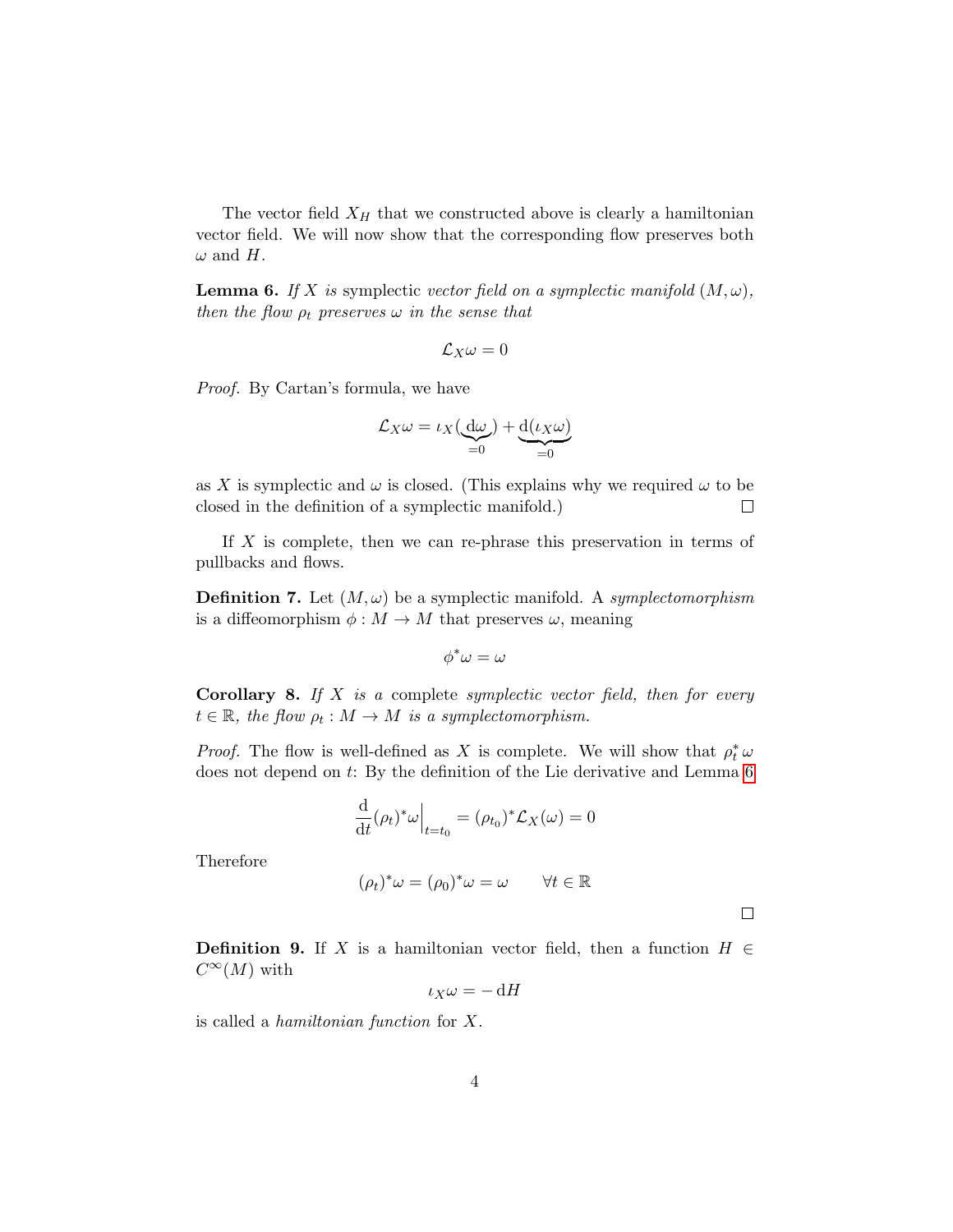In a connected manifold, hamiltonian functions are unique up to adding a constant (recall that  $H^0_{\text{deRahn}}(M) \cong \mathbb{R}$  are the constant functions if M is connected and the locally constant functions in general). Conversely, we've seen that every smooth function  $H$  is a hamiltonian function for the (unique) vector field  $X_H$ .

**Lemma 10.** Let  $X$  be a hamiltonian vector field with a hamiltonian function H. Then the flow  $\rho_t$  of X preserves H.

Proof.

$$
\mathcal{L}_X H = X(H) = dH(X) = -\iota_X \iota_X \omega = 0
$$

**Corollary 11.** Let  $X$  be a complete hamiltonian vector field with a hamiltonian function H. Let  $\rho_t$  be the flow of X, then

 $\rho_t^* H = H$ 

Proof. Similar to the previous corollary.

In particular, every integral curve  $t \mapsto \rho_t(p)$  is contained in a level set of H as

$$
H(\rho_t(p)) = ((\rho_t)^* H)(p) = H(p) \quad \forall t
$$

(Even if  $X$  is not complete, this still works if we consider local flows.) Physically, if we think of  $H$  as "energy", then this is some form of "energy" conservation".

#### 2.1 Examples

**Plane** Consider  $\mathbb{R}^2$  with  $\omega = dx \wedge dy$ . In polar coordinates  $(r, \theta)$ , we have

$$
\omega = r \cdot dr \wedge d\theta
$$

Then  $H(x, y) = \frac{1}{2}(x^2 + y^2) = \frac{1}{2}r^2$  is a hamiltonian function corresponding to  $X = \frac{\partial}{\partial \theta}$  as

$$
\iota_X(\omega) = r \cdot \iota_X(\mathrm{d}r \wedge \mathrm{d}\theta) = r \cdot (\underbrace{\iota_X(\mathrm{d}r)}_{=0} \cdot \mathrm{d}\theta - \underbrace{\iota_X(\mathrm{d}\theta)}_{=1} \cdot \mathrm{d}r) = -dH
$$

The flow of X corresponds to rotation around the origin. (This example generalizes to  $\mathbb{R}^{2n}$ .)

 $\Box$ 

 $\Box$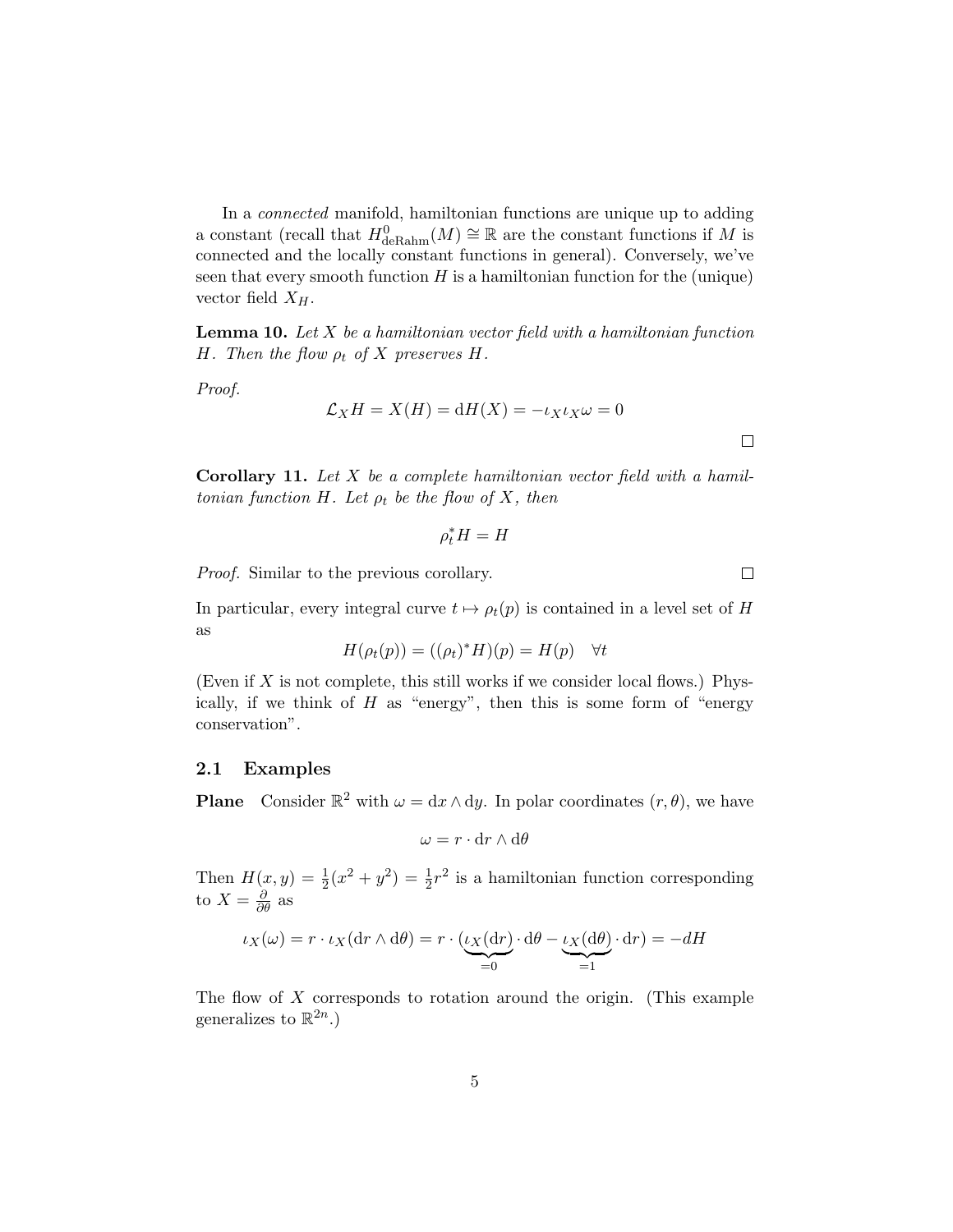**Sphere** Consider the sphere in cylindrical coordinates, i.e.  $M = S^2$  with  $\omega = d\theta \wedge dh$ . Let  $H(\theta, h) = -h$ , then

$$
dh = - dH = \iota_{X_H}(d\theta \wedge dh) = \iota_{X_H}(d\theta) \cdot dh - \iota_{X_H}(dh) \cdot d\theta
$$

therefore

$$
X_H = \frac{\partial}{\partial \theta}
$$

The corresponding flow lines have constant latitude, i.e. they preserve h. Moreover, the flow corresponds to rotation around the  $h$ -axis. This preserves the surface area of the sphere, hence  $\omega$ .

**Classical Mechanics** Consider  $M = \mathbb{R}^{2n}$  with coordinates  $(q_1, \ldots, q_n, p_1, \ldots, p_n)$ . Let  $\omega = \sum_j dq_j \wedge dp_j$ . Let  $H \in C^{\infty}(M)$  be given. Suppose that  $\rho_t(q(0), p(0)) =$  $(q(t), p(t))$  is an integral curve of  $X = X_H$ . Then we have

$$
\iota_{X_H} \omega = \sum_{j=1}^n \iota_{X_H} (\mathrm{d}q_j \wedge \mathrm{d}p_j)
$$
  
= 
$$
\sum_{j=1}^n \left( (\iota_{X_H} \mathrm{d}q_j) \cdot \mathrm{d}p_j - (\iota_{X_H} \mathrm{d}p_j) \cdot \mathrm{d}q_j \right)
$$
  
= 
$$
\sum_{j=1}^n \left( \frac{\mathrm{d}q(t)_j}{\mathrm{d}t} \cdot \mathrm{d}p_j - \frac{\mathrm{d}q(t)_j}{\mathrm{d}t} \cdot \mathrm{d}q_j \right)
$$

On the other hand, by the definition of  $X_H$ , we have

$$
\iota_{X_H}\omega = -\,\mathrm{d} H = -\sum_{j=1}^n\Big(\frac{\partial H}{\partial p_j}\cdot\mathrm{d} p_j + \frac{\partial H}{\partial q_j}\cdot\mathrm{d} q_j\Big)
$$

Comparing coefficients gives us the Hamilton equations that you might have seen in Numerical Analysis II:

$$
\frac{dq(t)_j}{dt} = -\frac{\partial H}{\partial p_j}
$$

$$
\frac{dp(t)_j}{dt} = \frac{\partial H}{\partial q_j}
$$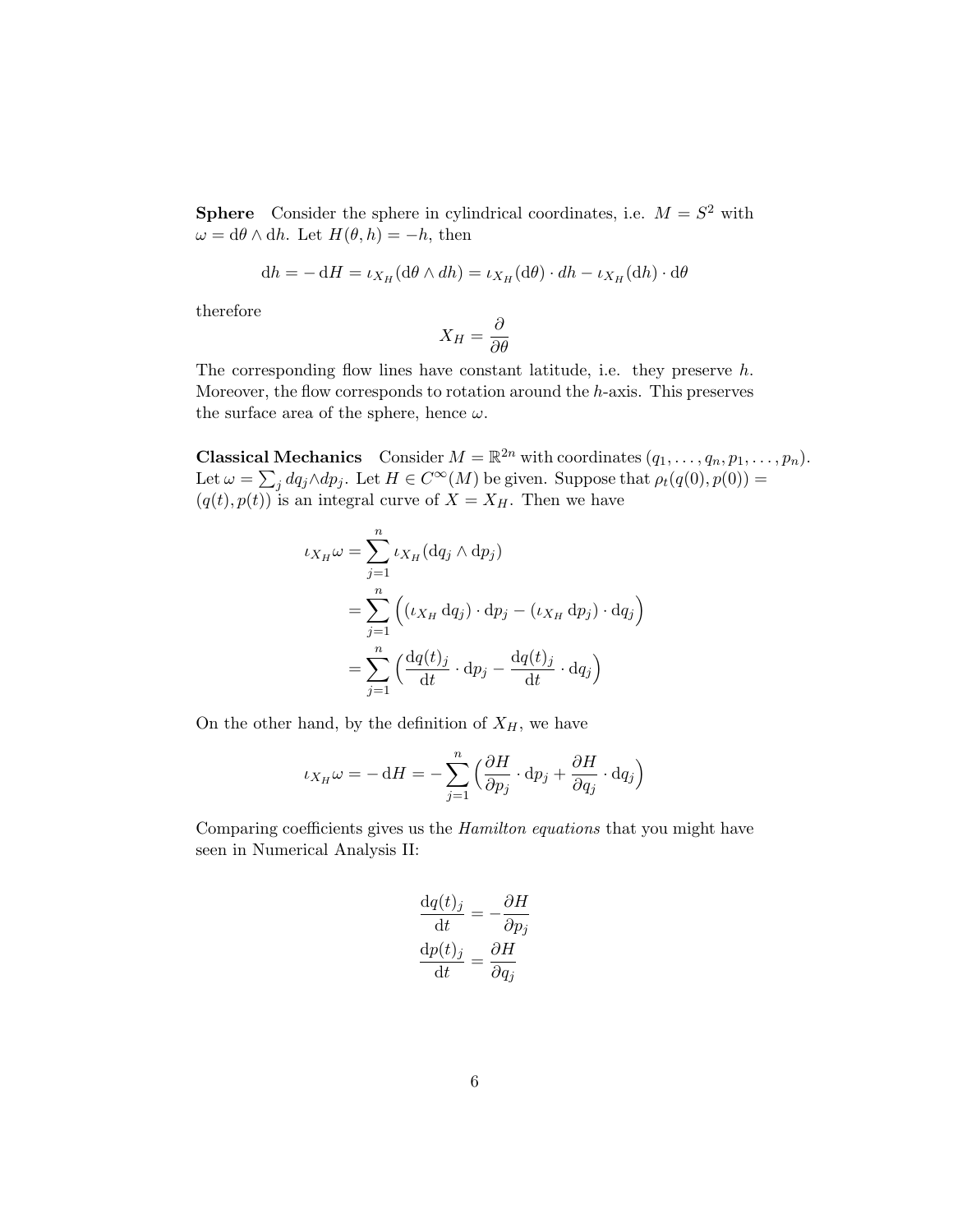**Newtonian Physics** Consider  $M = \mathbb{R}^6$  with points of the form  $(x, p) =$  $(x_1, x_2, x_3, p_1, p_2, p_3) \in M$ . As in the previous example, let  $\omega = \sum_j dx_j \wedge dp_j$ Let  $V : \mathbb{R}^3 \to \mathbb{R}$  be any potential. Put

$$
H(x,p) = -V(x) - \frac{1}{2m}|p|^2 = -V(x_1, x_2, x_3) - \frac{1}{2m}(p_1^2 + p_2^2 + p_3^2)
$$

Then the Hamilton equations are

$$
\frac{dx_j}{dt}(t) = -\frac{\partial H}{\partial p_j} = \frac{1}{m}p_j(t)
$$

$$
\frac{dp_j}{dt}(t) = \frac{\partial H}{\partial x_j} = -\frac{\partial V}{\partial x_j}(x(t))
$$

which are precisely Newton's equations for a particle of mass  $m$ :

$$
\frac{dx}{dt} = \frac{p}{m}
$$

$$
\frac{dp}{dt} = -\nabla V(x)
$$

As a cotangent bundle Consider  $N = \mathbb{R}^3$  $N = \mathbb{R}^3$  with coordinates  $(x_1, x_2, x_3)$ . Let  $M = T^*N$ , then M has points  $(x, p)$  with  $x = (x_1, x_2, x_3) \in \mathbb{R}^3$  and  $p = p_1 dx_1 + p_2 dx_2 + p_3 dx_3 \in T^* N_x$ . We can define a 1-form on M by

$$
\lambda_{x,p} = p_1 \, dx_1 + p_2 \, dx_2 + p_3 \, dx_3
$$

Note that if  $\pi$  :  $(x, p) \mapsto x$  is the projection map, then

$$
\lambda_{x,p} = \pi^* p = p \circ \mathrm{d} \pi_{x,p}
$$

(we will use this formula later for general cotangent bundles). This induces the following symplectic form on M

$$
-\mathrm{d}\lambda_{x,p} = \mathrm{d}x_1 \wedge \mathrm{d}p_1 + \mathrm{d}x_2 \wedge \mathrm{d}p_2 + \mathrm{d}x_3 \wedge \mathrm{d}p_3
$$

which is precisely the one we had before.

<span id="page-6-0"></span><sup>&</sup>lt;sup>3</sup>Some notes use  $(q_1, q_2, q_3)$ , but I find it incredibly easy to mix up q with p, especially since  $(q, p)$  goes against the natural alphabetical order. This is why I'm using  $(x, p)$ instead, which I find very intuitive based on physics:  $x$  is a position and  $p$  a momentum.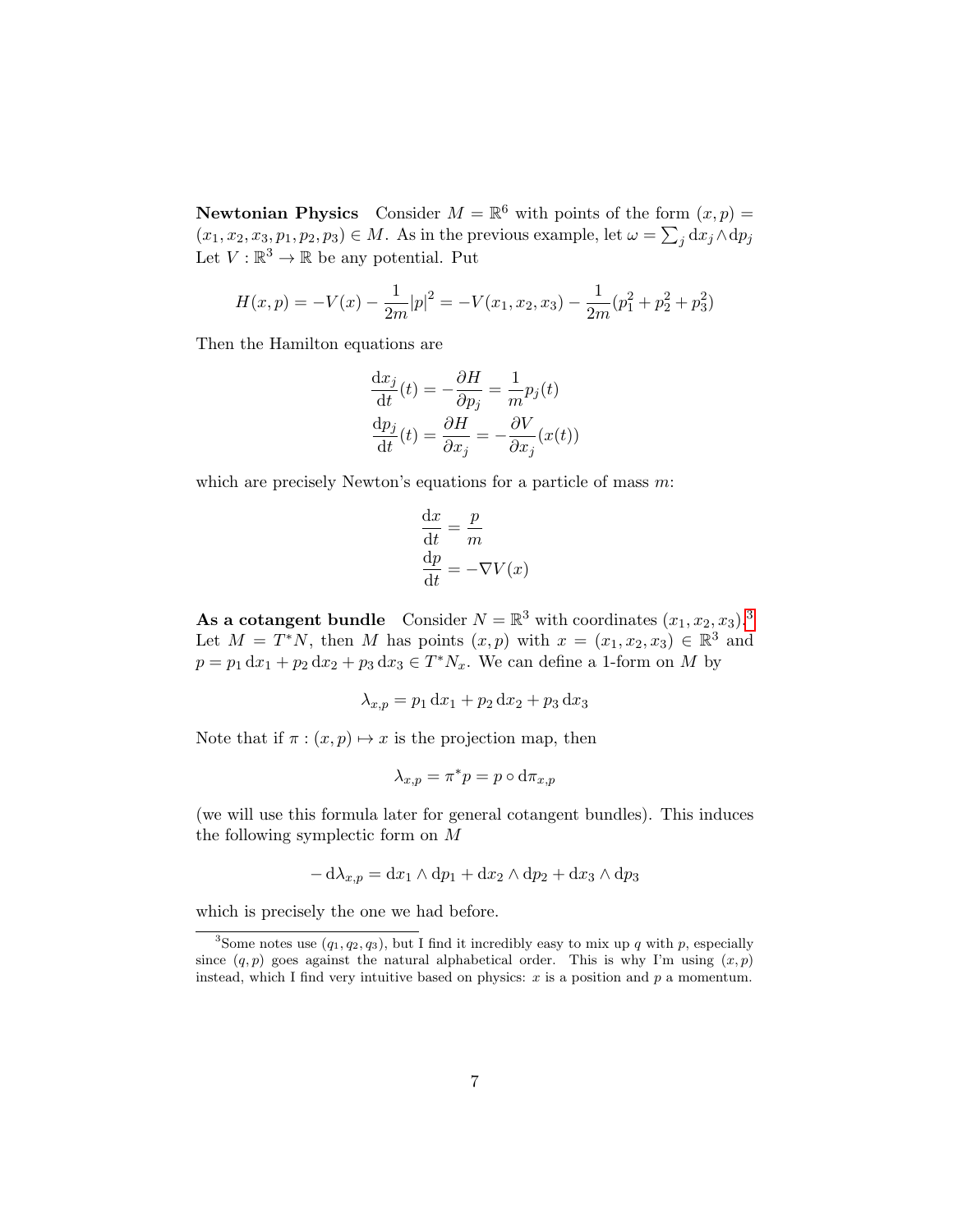Why cotangent bundle and not tangent bundle? In the "Newtonian Physics" example, we could either work with velocity (vectors) or momentum (covectors):

$$
H(x, v) = -V(x) - \frac{1}{2}m|v|^2
$$

$$
H(x, p) = -V(x) - \frac{1}{2m}|p|^2
$$

Let's see what happens if we try to generalize these two approaches to a manifold: Let M be a manifold, let  $V \in C^{\infty}(M)$  be a potential and let  $m \in \Gamma(T_{0,2}M)$  a Riemannian metric. Then, we can consider velocity on the tangent bundle:

$$
H(x, v) = -V(x) - \frac{1}{2}m_x(v, v), \qquad x \in M, v \in TM_x
$$

and momentum on the cotangent bundle

$$
H(x, p) = -V(x) - \frac{1}{2}m_x^{-1}(p, p), \qquad x \in M, p \in T^*M_x
$$

where  $m_x^{-1}: T^*M_x \times T^*M_x \to \mathbb{R}$  is the "matrix inverse" of the metric and can be derived from  $m^{\flat}$ .

In this example, from a physical perspective, we could work either with tangent bundles or cotangent bundles, as we can defined an "energy" H on either of them. (Intuitively, this comes from the fact that the metric  $m$ induces an isomorphism  $m^{\flat}: TM \to T^*M$ .)

But what about the symplectic structure? In the next section, we will that cotangent bundles are naturally symplectic spaces, which makes the momentum-based formulation on the cotangent bundle preferable.

#### 2.2 Exact symplectic manifolds

**Definition 12.** A symplectic manifold  $(M, \omega)$  is exact if  $\omega$  is exact.

Cotangent bundles are exact symplectic manifolds, as  $\omega = -d\lambda$  where  $\lambda$  is the tautological 1-form.

**Remark.** Note: exact manifolds are never compact. If  $\omega = -d\lambda$ , then  $\omega^{n} = -\mathrm{d}(\omega^{n-1} \wedge \lambda)$  is an exact volume form. Hence by Stokes' theorem, M cannot be compact.

**Lemma 13.** Let  $(M, \omega)$  be an exact symplectic manifold with  $\omega = -d\lambda$ . If the flow of a vector field  $X$  preserves  $\lambda$ , then it is a hamiltonian vector field with hamiltonian function  $H = -\iota_X(\lambda)$ .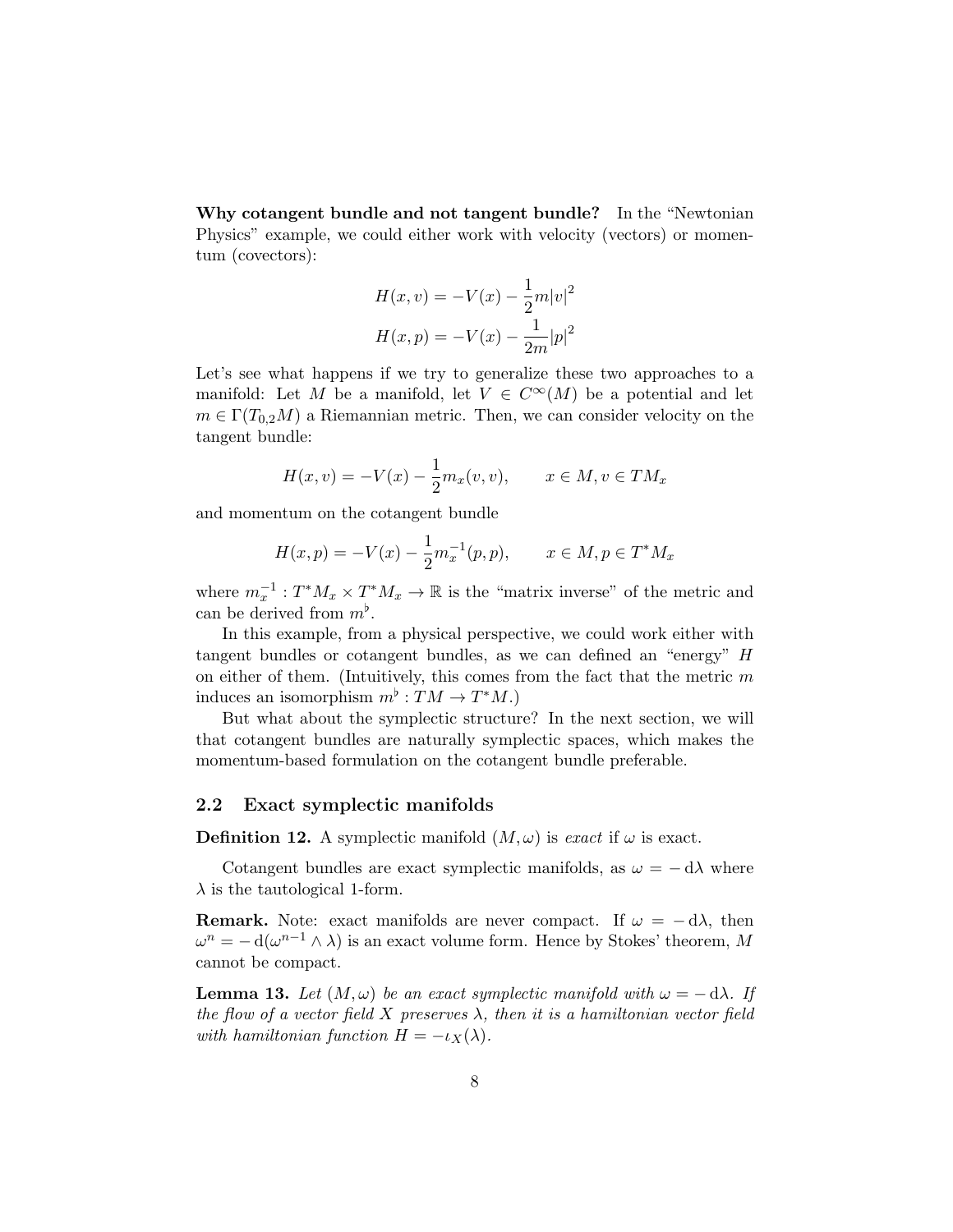*Proof.* As the flow of X preserves  $\lambda$ , we have

$$
0 = \mathcal{L}_X(\lambda) = \iota_X(\mathrm{d}\lambda) + \mathrm{d}(\iota_X(\lambda)) = \iota_X(-\omega) + \mathrm{d}\iota_X(\lambda)
$$

hence

$$
\iota_X(\omega) = \mathrm{d}\iota_X(\lambda)
$$

so X is hamiltonian with  $H = -\iota_X(\lambda)$ .

#### 2.3 Cotangent bundles

I don't expect to reach this section in my talk, but I think this section gives some nice intuition on why cotangent bundles are cool. The main result we'll show is that every vector field  $X \in \Gamma(T_N)$  naturally induces a hamiltonian vector field  $X \in \Gamma(T(T^*N))$  on the cotangent bundle, via lifting of flows.

#### 2.3.1 A quick note on maps induced by pullbacks.

When working with cotangent bundles, it can be useful to define certain maps via pullbacks. While this can be confusing at first, it does in my opinion greatly reduce the amount of notational bulk needed and some proofs will flow very naturally as a result of this.

The main setting to keep in mind is the following: Let  $f : M \to N$  be a smooth map. This, for every  $p \in M$ , induces a smooth pullback map on a cotangent space

$$
f^* : T^*N_{f(p)} \to T^*M_p
$$

$$
\theta \mapsto \theta \circ df_p
$$

These maps piece together a smooth pullback map on 1-forms

$$
f^* : \Gamma(T^*N) \to \Gamma(T^*M)
$$

$$
\theta \mapsto \theta \circ df
$$

Note that for the first pullback map, the basepoint  $p$  is assumed to be clear from context.

#### 2.3.2 Back to cotangent bundles

Let N be an arbitrary manifold and let  $M = T^*N$  be its cotangent bundle. We will use  $x \in N$  for points and  $p \in T^*N_x$  for co-vectors. Let  $\pi : T^*N \to N$ be the projection map. We can define the tautological 1-form (also called the Liouville 1-form), by

$$
\lambda_{x,p} = \pi^* p = p \circ \mathrm{d} \pi_{x,p}
$$

 $\Box$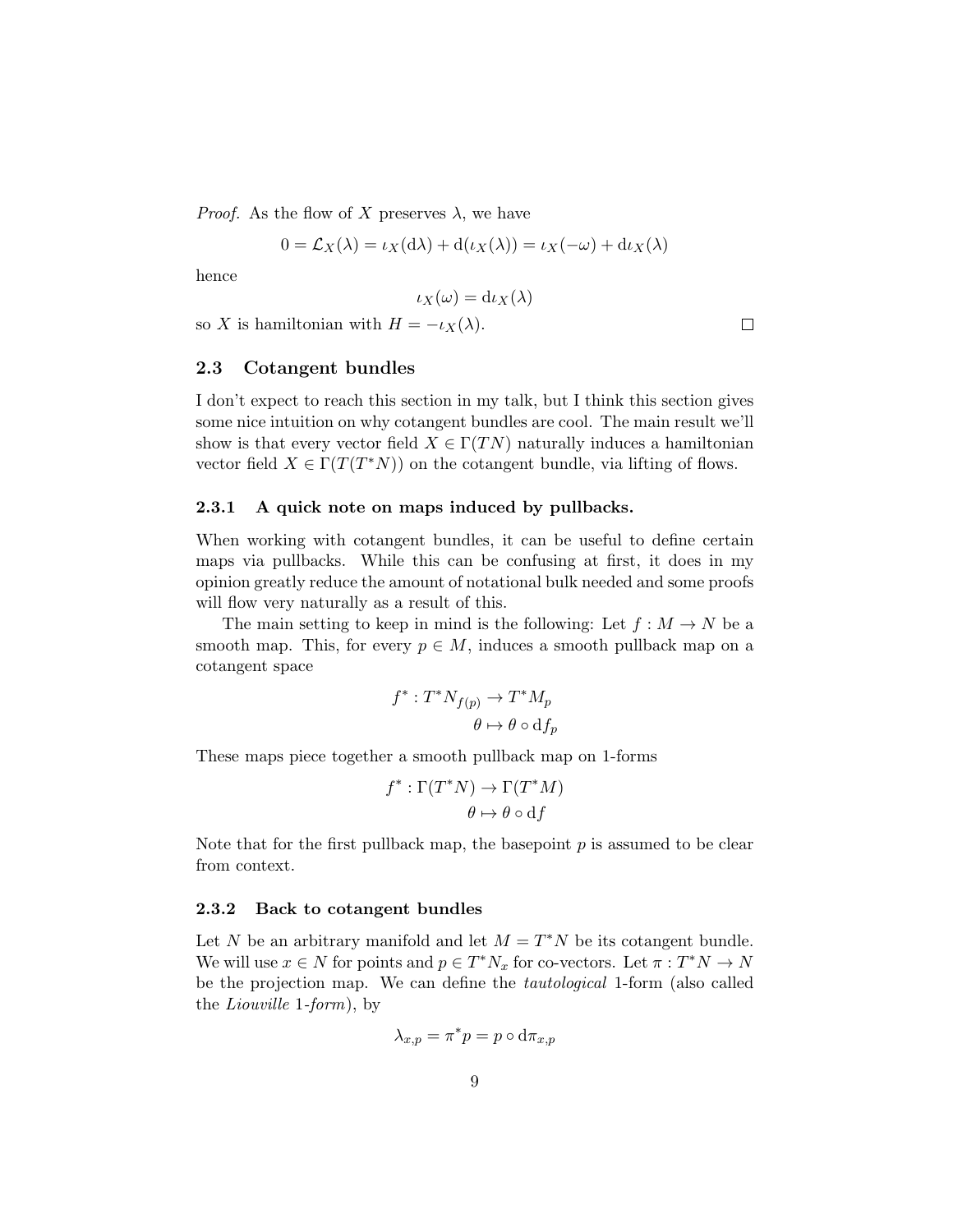**Remark.** If  $\theta \in \Gamma(T^*N)$  is a 1-form, then

$$
\theta^*\lambda = \theta^*\,\pi^*\,\theta = (\underbrace{\pi\circ\theta}_{=\mathrm{Id}})^*\theta = \theta
$$

One can show that  $\lambda$  is uniquely determined by this property.

The tautological 1-form  $\lambda$  induces an exact 2-form

$$
\omega = -\,\mathrm{d}\lambda
$$

Using charts, one can show that  $\omega$  is non-degenerate and hence symplectic (see first talk today). In particular, cotangent bundles are exact symplectic manifolds.

As in any symplectic manifolds, every  $H \in C^{\infty}(T^*N)$  induces a hamiltonian vector field  $X_H$  on  $T^*N$  for which H is a hamiltonian function. In what other ways could we construct a hamiltonian vector field on  $T^*N$ ? Let  $X \in \Gamma(T_N)$  be a complete<sup>[4](#page-9-0)</sup> vector field on N. We would like to lift X to a hamiltonian vector field on  $T^*N$ , preferably in a very natural way.

**Lemma 14.** Let  $f : N_1 \to N_2$  be a diffeomorphism. Then there is a canonical symplectomorphism  $f_{\sharp}: T^*N_1 \to T^*N_2$  that commutes with  $\pi$ . Moreover,  $f_{\sharp}$  also preserves  $\lambda$ .

$$
T^*N_1 \xrightarrow{f_{\sharp}} T^*N_2
$$

$$
\downarrow_{\pi_1} \qquad \qquad \downarrow_{\pi_2}
$$

$$
N_1 \xrightarrow{f} N_2
$$

Proof. Define

$$
f_\sharp=\left(f,(f^{-1})^*\right)
$$

i.e. for  $(x, p) \in T^*N_1$ , we have

$$
f_{\sharp}(x,p) = (f(x), (f^{-1})^*p) = (f(x), p \circ (df_{x,p})^{-1})
$$

To show that f preserves  $\omega$ , it suffices to show that f preserves  $\lambda$ . We have  $\pi_2 \circ f_{\sharp} = f \circ \pi_1$ , hence

$$
(f_{\sharp}^{*}\lambda)_{x,p} = \underbrace{f_{\sharp}^{*}\pi_{2}^{*}}_{(\pi_{2}\circ f_{\sharp})^{*}} (f^{-1})^{*}p = \pi_{1}^{*}f^{*}(f^{-1})^{*}p = \pi_{1}^{*}p = \lambda_{x,p}
$$

<span id="page-9-0"></span><sup>4</sup>We will assume completeness for simplicity. The non-complete case can be done similarly by working locally.